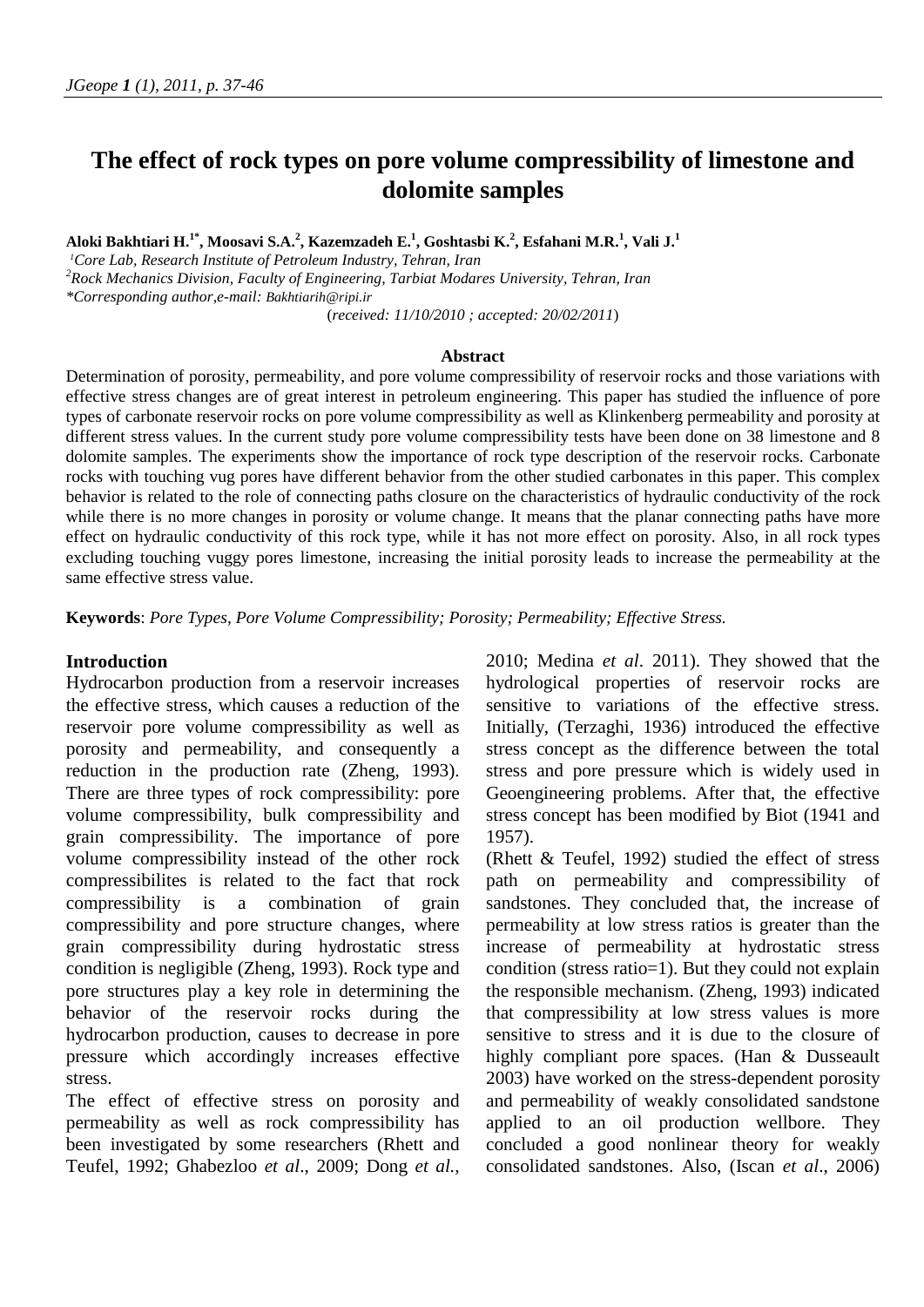estimated the effect of confining pressure on permeability of limestone from southeast Turkey. They correlated a descending power fit on their experimental data. Also, (Luo & Feng, 2009) studied the effect of confining pressure on deformation characteristics of low permeability rocks. They used a rock mechanics apparatus to measure rock compressibility along with mercury injection method and cast thin section identification to study the deformation characteristics of low permeability and tight reservoir rocks. They concluded that, due to high clay and cement content and narrow pore throat, the deformation process of low permeability rocks is not perfectly elastic. Therefore, the stress sensitivity of low permeability rocks is more than that of high permeability medium. Furthermore, (Ghabezloo *et al*., 2009) performed some experiments on effective stress law for the permeability of a limestone. They mentioned that the variation of the permeability due to change in the pore pressure is more important than the confining pressure change. They proposed a power law variation of the permeability with the effective stress.

Early studies on rock compressibility are related to the works done by Hall (1953), Geertsma (1957), Fatt (1958), Kracher and Schöpf (1973) and Newmann (1973). Although, these studies started at 1950, however, still there is not a comprehensive study on the impact of rock type on pore volume compressibility of the reservoir rocks.

In this paper rock typing is preformed based on thin section studies of two sample sets; dolomite and limestone. Later, we have worked on the effect on pore types on the compressibility of these rocks, which have not been yet done. Therefore, the relationship between effective stress and porosity, permeability and pore volume compressibility will be investigated. Also, we have worked on the effect of stress on the permeability-porosity relations. But the emphasis of this study is to investigate the effect of pore types on pore volume compressibility. For this purpose, pore volume compressibility tests were done on 38 samples of limestone and 8 samples of dolomite by CMS-300 method and the porosity and Klinkenberg permeability of the samples were measured at different stress values, simultaneously. In this way, the correlation of pore volume compressibility versus effective stress is assumed to be an exponential form of (Liu *et al*., 2009):

<span id="page-1-0"></span>
$$
C_{pc} = C_{pc}^{\infty} + a \exp\left(\frac{b}{b}\right) \tag{1}
$$

where and are constants. and are pore volume compressibility and effective stress, respectively. Also, is pore volume compressibility at high effective stress level, which can be determined by the equation of horizontal asymptote of the pore volume compressibility-stress curve. Therefore, an empirical curve-fitting procedure is used to determine the coefficients of Eq. [\(1\),](#page-1-0) which for all samples gives satisfactory estimations.

## **Pore Type Description**

In the study, rock typing is done based on thin section studies. Three types of limestone and two types of dolomite were grouped according to Lucia (2007); crystalline limestone, separated vuggy pores limestone, limestone with intermediate to well-

connected or touching vuggy pores, mud-dominated dolomite and grain-dominated dolomite [\(Figure 1](#page-1-1) and [Figure 2\)](#page-1-2).



<span id="page-1-1"></span>

**Figure 1: Limestone thin sections; (a) separated vuggy pores limestone and (b) well-connected vuggy pores limestone.**



**Figure 2- Dolomite thin sections; (a) mud-dominated dolomite and (b) grain-dominated dolomite.** 

<span id="page-1-2"></span>[Figure 1.](#page-1-1) (a) depicts an example of a separated vuggy limestone. As shown in the figure the pores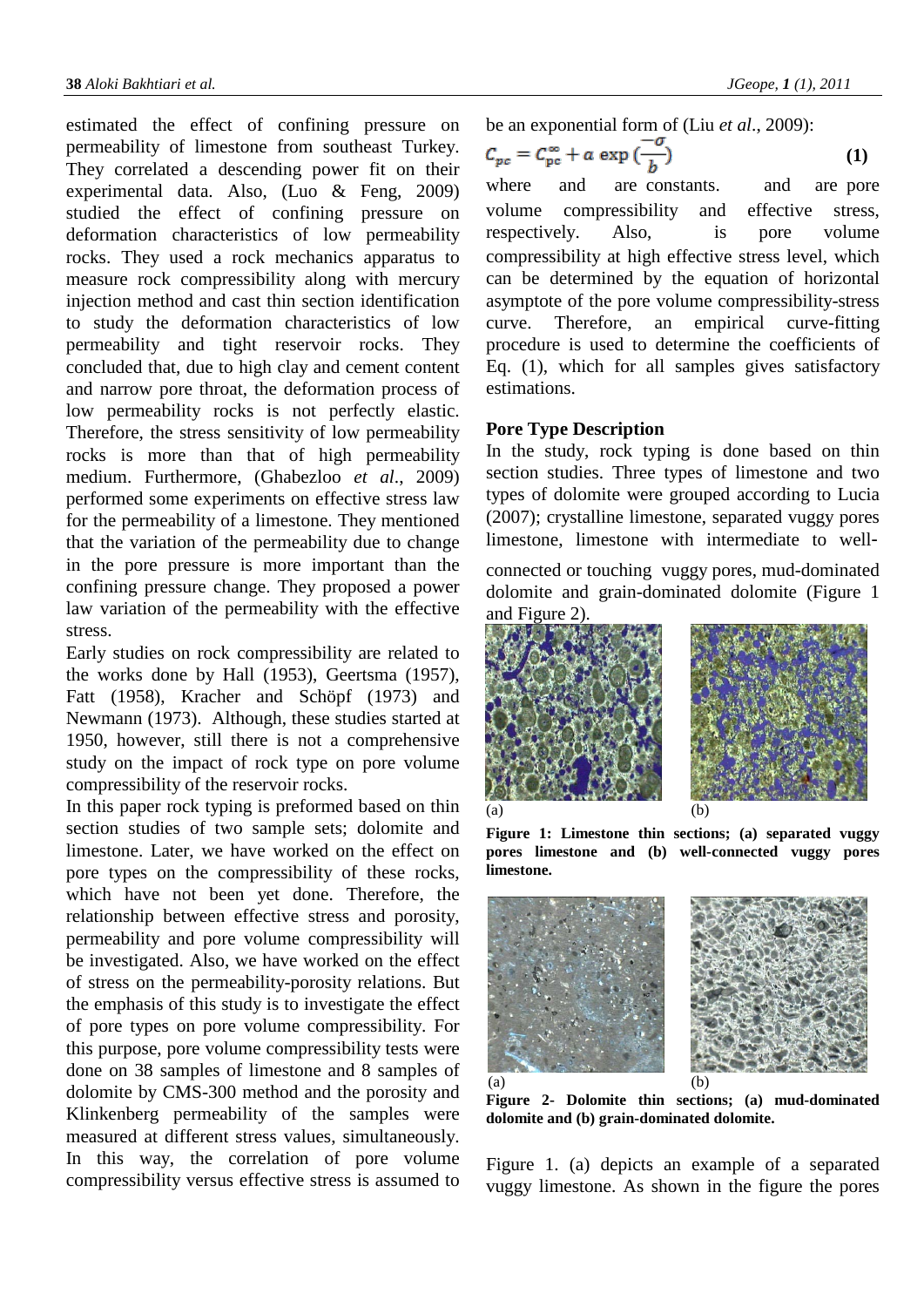are not connected to each other. They are weakly connected through the interparticle pore spaces. Although the addition of separate vugs increases total porosity, it does not significantly increase permeability. Therefore, permeability of limestones with little vugs or non-vuggy porosity is a function of interparticle porosity, grain size and sorting. An example of a touching vuggy limestone is shown in [Figure 1.](#page-1-1) (b). Rock sample with touching vugs has pore spaces, which are significantly larger than the particle size and forms an interconnected pore system. [Figure 2](#page-1-2) shows an example of two classified dolomites including mud-dominated (a) and graindominated (b) dolomite.

#### **Test procedure**

The samples were plugs of 1.5 inches in diameter and 2 inches height drilled from carbonate reservoir rocks. The samples were placed into a Soxhlet extraction apparatus for cleaning, and then drying were performed in an oven at temperature of  $60^{\circ}$ C for a period of 48 hours.

Compressibility tests were performed using CMS-300 equipment, while the stress has changed at 4 or 5 rising steps discontinuously. CMS-300 is able to calculate the pore volume compressibility at different hydrostatic stress conditions as well as measuring porosity and permeability. In these experiments porosity and pore volumes obtained from the equipment at each effective stress increasing intervals. Porosities were measured by injection of Helium gas, which employs Boyle's law, where the helium gas in the reference cell isothermally was expanded into the sample cell. After expansion, the resultant equilibrium pressure was measured to obtain the porosity. Also, Klinkenberg permeabilities of all samples have measured by the equipment, simultaneously. The maximum stress value was set to 6000 psi.

### **Experimental results**

Eq. [\(1\)](#page-1-0) has a very good fitted correlation with experimental data. For example [Figure 3](#page-2-0) shows the correlation for 4 crystalline limestone samples. One can see from the figure that pore pressure drawdown, which causes to increase effective stress, decreases pore volume compressibility.

[Table](#page-2-1) 1 shows the coefficients of the fitted theoretical relation (Eq. [\(1\)\)](#page-1-0). To represent the

normalized measure of the strength of linear relationship between variables the correlation coefficient matrix is suitable.



<span id="page-2-0"></span>**Figure 3: An example of compressibility-stress curves for 4 samples of crystalline limestone, dashed lines are theoretical fitted correlation and cubic marks represent experimental data.** 

<span id="page-2-1"></span>Therefore, after looking forward to the relation

between initial porosity and coefficient  $a$  – which is equal to initial compressibility – we found that, there is a strong negative linear correlation between

each pair of initial porosity data and coefficient  $\blacksquare$  in the crystalline and separated vuggy pores limestones. It means that the initial porosity data have a negative linear relationship with the

coefficient  $\overline{a}$  in the crystalline and separated vuggy pores limestones. But this situation is not observed in touching vuggy pores limestones; i.e. there is no linear relationship between the data couples of the

initial porosity and the coefficient  $\boldsymbol{a}$  for this category. Still, in the touching vuggy pores limestone there is a negative correlation between the

initial porosity and the coefficient  $\bf{a}$  to some extent. The correlation between compressibility and initial porosity data reported in this paper is similar to the conclusion reached by other researchers (Liu *et al*., 2009; Hall, 1953; Jalalh, 2006). However, there is a contrary condition in grain-dominated dolomites in which we have seen a positive linear correlation

between initial porosity and coefficient  $a$ , which is in contrary to previous studies. Therefore, as result of limited range of initial porosity it does not seem to be a reasonable result. Furthermore, due to the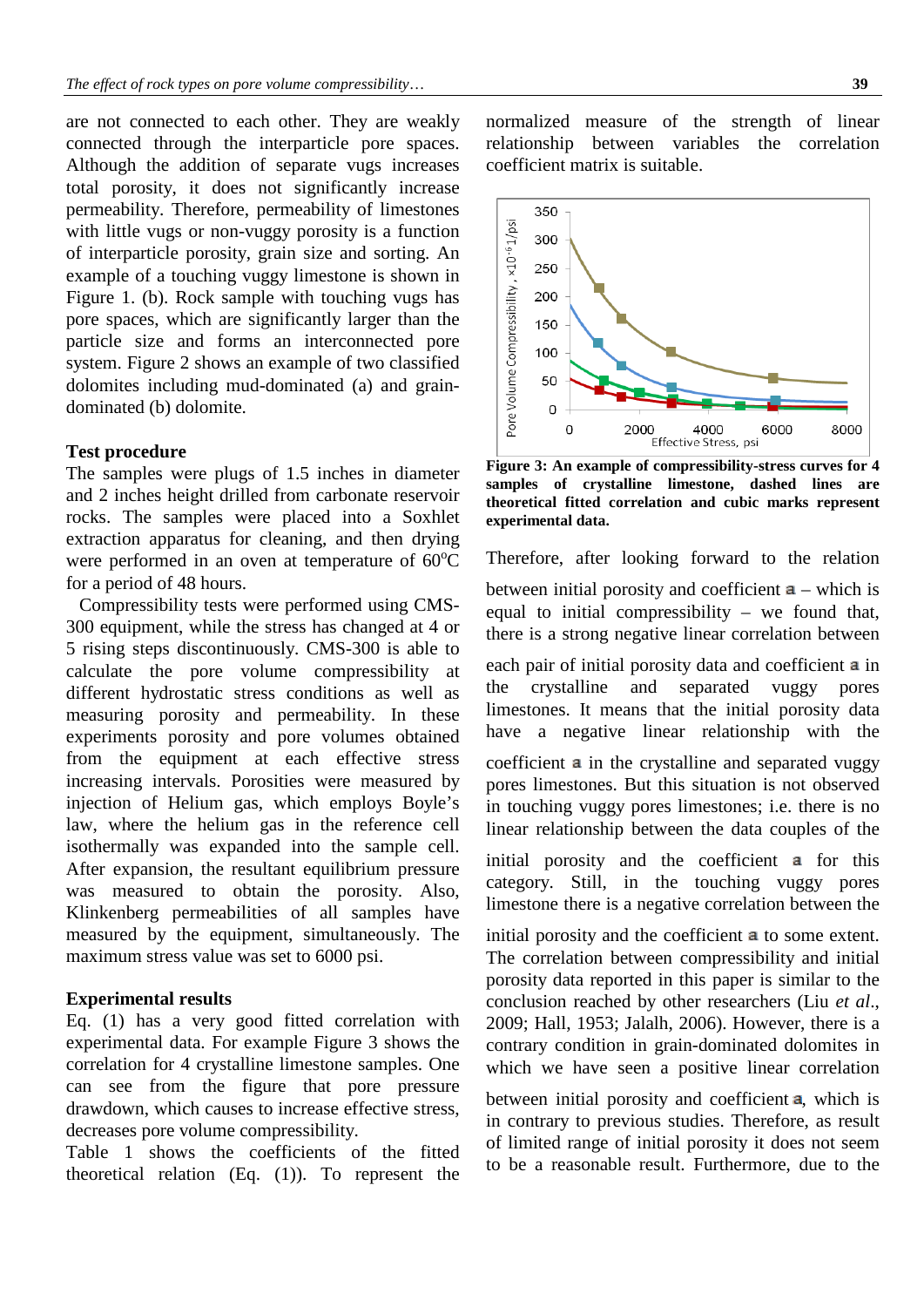lack of data in mud-dominated dolomites and also the analogous initial porosity measures of these few data, the correlation between the data pairs is not treatable. Although there is no evidence of any clear linear correlation between the initial porosity and the

other coefficients;  $C_{pe}^{m}$  and **b**, it has observed a negative correlation between the initial porosity and these two coefficients to some extent.

|  |  |  |  | Table 1: Coefficients of fitted correlation in different rock types(A: crystalline limestone, B: separated vuggy pores |  |
|--|--|--|--|------------------------------------------------------------------------------------------------------------------------|--|
|  |  |  |  | limestone, C: touching vuggy pores limestone, D: mud-dominated dolomite and E: grain-dominated dolomite.)              |  |

|           |                |                 | <b>Initial Porosity</b><br>% | $C_{\rm m}^{\rm s} \times 10^{-6} \rm{ps} \rm{J}^{-1}$ | a x 10 "nd " | b psi |
|-----------|----------------|-----------------|------------------------------|--------------------------------------------------------|--------------|-------|
| Rock Type |                | Sample No.      |                              |                                                        |              |       |
| Limestone | А              | 6V              | 7.41                         | 0.324                                                  | 86.62        | 1923  |
| Limestone | А              | 259H            | 10.61                        | 4.50                                                   | 49.97        | 1548  |
| Limestone | A              | 203H            | 4.1                          | 12.85                                                  | 172.31       | 1580  |
| Limestone | A              | 146H            | 1.7                          | 42.75                                                  | 260.24       | 1968  |
| Limestone | B              | 4H              | 23.94                        | 0.12                                                   | 41.26        | 1816  |
| Limestone | B              | 6H              | 19.09                        | 0.70                                                   | 95.03        | 2219  |
| Limestone | B              | 26H             | 22.49                        | 0.12                                                   | 68.46        | 1355  |
| Limestone | B              | 14H             | 24.93                        | 0.16                                                   | 44.67        | 1704  |
| Limestone | B              | 10H             | 24.3                         | 0.31                                                   | 29.40        | 2504  |
| Limestone | B              | 4V              | 28.39                        | 0.17                                                   | 30.98        | 2102  |
| Limestone | $\mathbf C$    | 36H             | 26.45                        | 0.14                                                   | 28.46        | 1847  |
| Limestone | $\mathbf C$    | 40H             | 23.88                        | 3.19                                                   | 47.12        | 1313  |
| Limestone | $\mathbf C$    | 1H              | 24.65                        | 0.01                                                   | 29.91        | 2697  |
| Limestone | $\mathbf C$    | 20H             | 20.47                        | 0.15                                                   | 24.61        | 2096  |
| Limestone | $\mathbf C$    | 26H             | 19.81                        | 4.11                                                   | 31.37        | 1444  |
| Limestone | $\mathcal{C}$  | 29aH            | 23.93                        | 3.75                                                   | 46.63        | 1337  |
| Limestone | $\mathbf C$    | 29bH            | 18.18                        | 0.13                                                   | 45.88        | 1620  |
| Limestone | $\mathbf C$    | 2H              | 21.64                        | 4.90                                                   | 40.40        | 1403  |
| Limestone | $\mathsf{C}$   | 7aH             | 13.79                        | 0.75                                                   | 38.04        | 3366  |
| Limestone | $\mathbf C$    | 16H             | 10.64                        | 0.38                                                   | 39.12        | 2436  |
| Limestone | $\mathsf{C}$   | 4H              | 25.37                        | 3.80                                                   | 26.17        | 1464  |
| Limestone | $\mathbf C$    | 5H              | 11.16                        | 0.16                                                   | 30.47        | 2142  |
| Limestone | $\mathsf{C}$   | 6H              | 19.80                        | 0.03                                                   | 92.47        | 937   |
| Limestone | $\mathbf C$    | 7H              | 23.34                        | 0.22                                                   | 36.04        | 1973  |
| Limestone | $\mathsf{C}$   | 8H              | 16.00                        | 0.20                                                   | 32.14        | 2157  |
| Limestone | $\mathbf C$    | 8V              | 21.58                        | 0.18                                                   | 25.27        | 2389  |
| Limestone | $\mathsf{C}$   | 10H             | 20.82                        | 2.66                                                   | 31.82        | 1334  |
| Limestone | $\mathbf C$    | 10V             | 23.19                        | 3.80                                                   | 27.60        | 1453  |
| Limestone | $\mathsf{C}$   | 11H             | 27.16                        | 2.49                                                   | 22.32        | 1395  |
| Limestone | $\mathbf C$    | 13H             | 23.40                        | 0.14                                                   | 52.21        | 1606  |
| Limestone | $\mathbf C$    | 13V             | 26.12                        | 4.8                                                    | 34.01        | 1605  |
| Limestone | $\mathbf C$    | 16V             | 21.83                        | 0.03                                                   | 77.12        | 939   |
| Limestone | $\mathbf C$    | 17H             | 22.30                        | 0.07                                                   | 39.35        | 1409  |
| Limestone | $\overline{C}$ | 18H             | 28.24                        | 0.24                                                   | 34.18        | 2272  |
| Limestone | $\mathbf C$    | 19 <sub>V</sub> | 23.83                        | 3.31                                                   | 23.15        | 1565  |
| Limestone | $\mathcal{C}$  | 20H-2           | 21.54                        | 0.05                                                   | 51.61        | 1260  |
| Limestone | $\mathbf C$    | 21H             | 23.66                        | 2.76                                                   | 22.43        | 1409  |
| Limestone | $\overline{C}$ | 22H             | 18.92                        | 0.09                                                   | 74.49        | 1276  |
| Dolomite  | D              | 26V             | 8.31                         | 0.17                                                   | 36.44        | 1922  |
| Dolomite  | D              | 36V             | 8.42                         | 3.36                                                   | 26.83        | 1424  |
| Dolomite  | E              | 28V             | 20.69                        | 0.11                                                   | 18.94        | 2293  |
| Dolomite  | E              | 29V             | 20.10                        | 0.18                                                   | 12.81        | 2337  |
| Dolomite  | E              | 29H             | 21.29                        | 0.19                                                   | 21.40        | 2609  |
| Dolomite  | E              | 32H             | 17.09                        | 0.30                                                   | 14.27        | 3713  |
| Dolomite  | E              | 34H             | 19.37                        | 0.09                                                   | 18.09        | 2103  |
| Dolomite  | E              | 37H             | 22.18                        | 0.01                                                   | 50.54        | 946   |

[Figure 4](#page-4-0) depicts the relationship between pore volume compressibility and effective stress for different rock types at different initial porosities. As it is obvious from the figure, crystalline and separated vuggy pores limestones and muddominated dolomites represent a clear trend at different initial porosities. It can be mentioned that the pore volume compressibility curves move down by increasing the initial porosity. However, there

isn't such a behavior in the other rock types here. The touching vuggy pores limestone has an irregular trend at different levels of initial porosities, especially at higher values of initial porosities. In addition, as mentioned before, in these experiments there is an inverse trend in grain-dominated dolomite, i.e. by increasing the initial porosity of the rock the pore volume compressibility increases.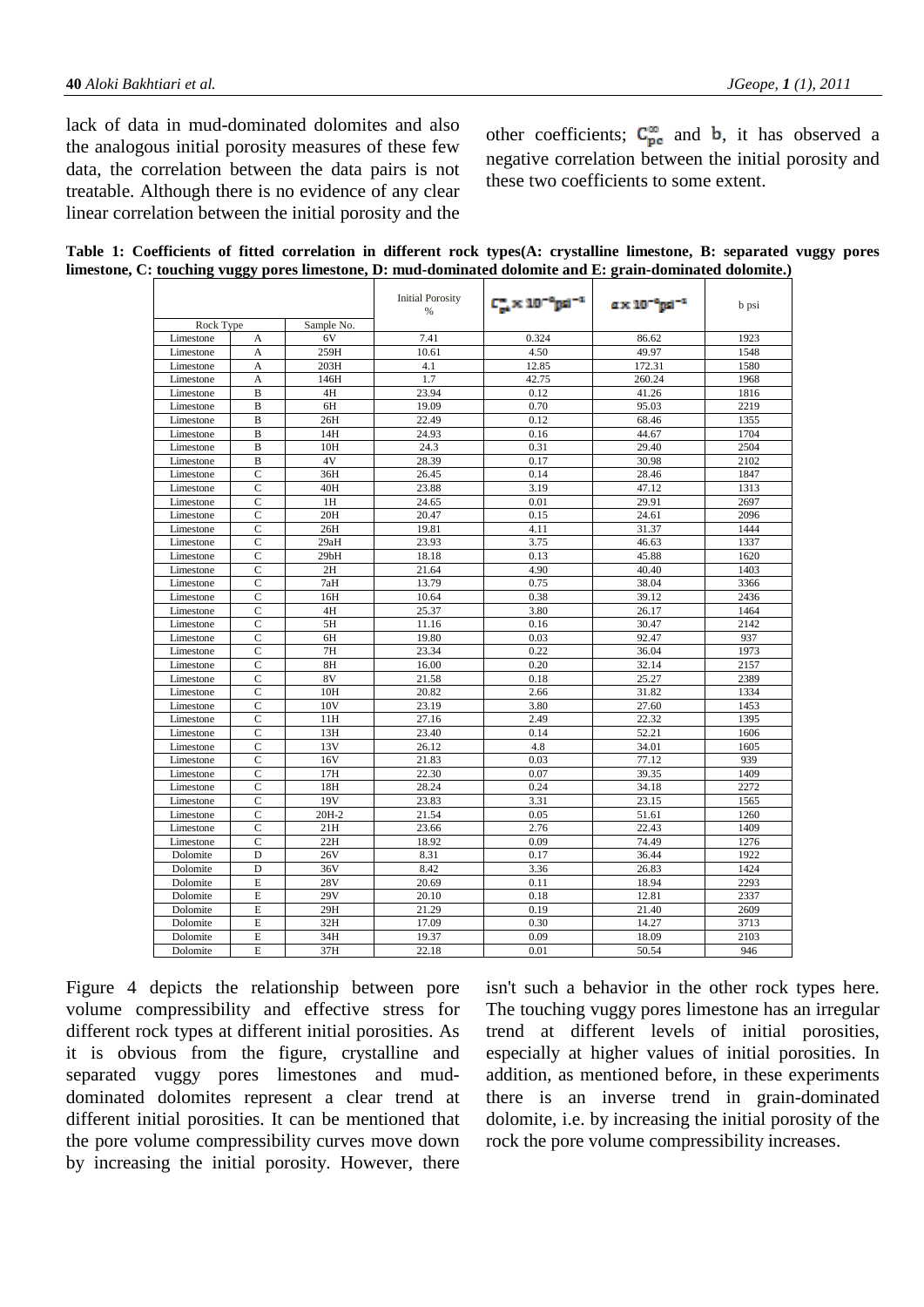

<span id="page-4-0"></span>**Figure 4- Relationship between pore volume compressibility and effective stress for different rock types at different initial porosity (A: crystalline limestone, B: separated vuggy pores limestone, C: touching vuggy pores limestone, D: muddominated dolomite and E: grain-dominated dolomite.)**

[Figure 5](#page-5-0) shows curves of permeability versus current porosity at different effective stress levels for different rock types. The figure depicts a positive exponential relationship between permeability and porosity. According to the figure it is perceived that changing the stress value leads negligible change in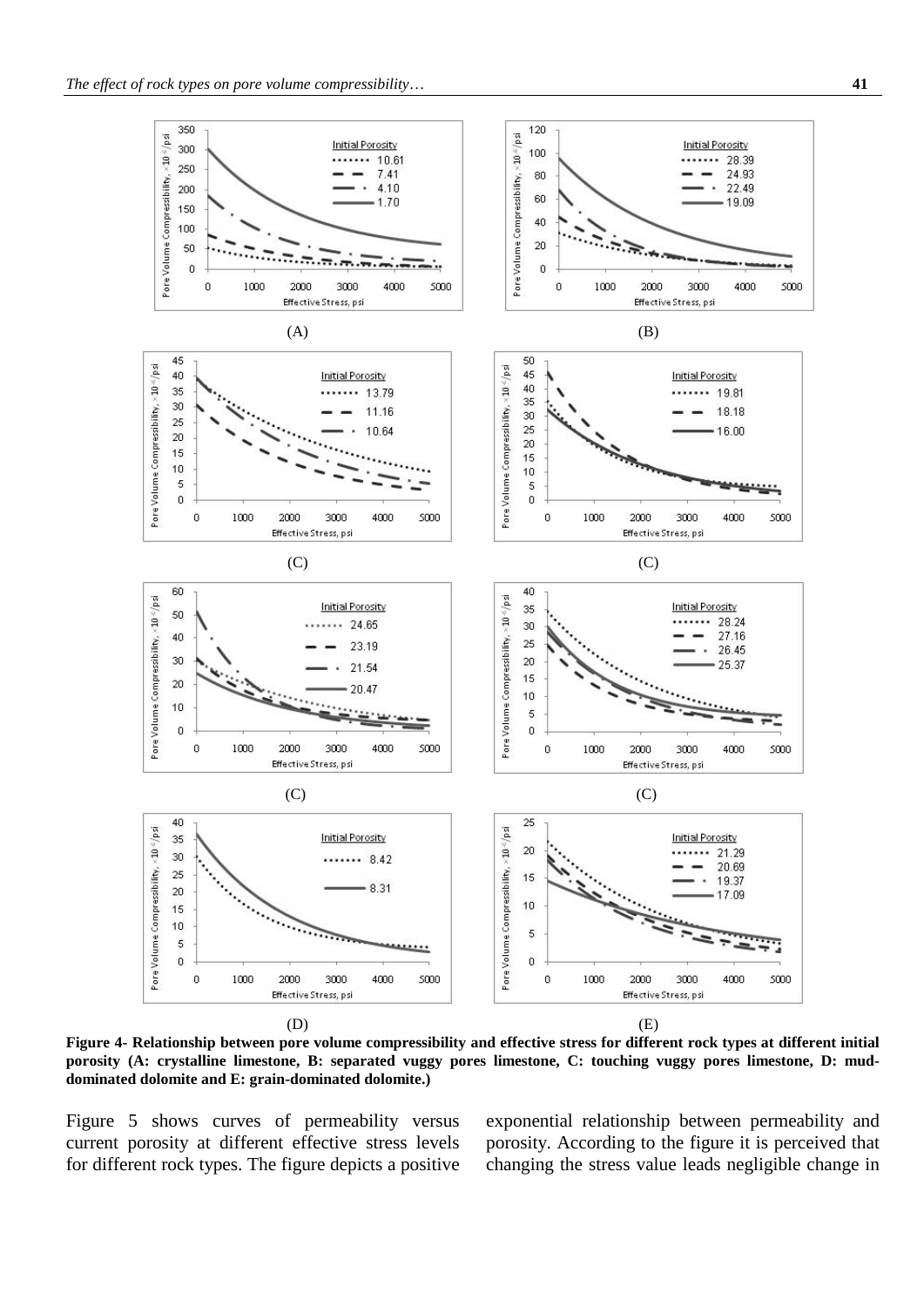permeability-porosity curve trend. Also, with increasing the stress, the permeability-porosity curve moves down. These changes are dominated for the touching vuggy limestones. Because in the touching vuggy limestone the effective stress increase causes to seal the connecting paths, resulting the permeability decrease but not a significant change in porosity. In mud and grain-dominated dolomite due to compaction, pore size and permeability are

reduced as a function of decrease in interparticle porosity. So, in the two dolomites, change in permeability-porosity trend is proportional. It is in agreement with the studies by  $\mathbf{E}$ ruz (1997) and Lucia *et.al.,* (2001). Although, interpretation of the mud-dominated dolomite behavior is not attributable due to the data shortage in the present study.



<span id="page-5-0"></span>**Figure 5: Permeability vs. current porosity at different effective stress levels for different rock types (A: crystalline limestone, B: separated vuggy pores limestone, C: touching vuggy pores limestone, D: mud- dominated dolomite and E: grain-dominated dolomite.)**

The interparticle porosity defines the permeability within the separated vuggy limestone because pore size is related to the volume of interparticle pore space as well as grain size and distribution. Hence, changes in interparticle porosity by changing the effective stress will tend to change the pore size distribution and consequently change permeability. Therefore, permeability in separated vuugy limestone is a function of interparticle porosity, grain size and distribution.

[Table 2](#page-6-0) depicts the exponential correlation between permeability and porosity of the five rock types. As mentioned before, there is a positive exponential relationship between permeability and porosity except in touching vuggy pore system. The irregular scattered data is form the situation of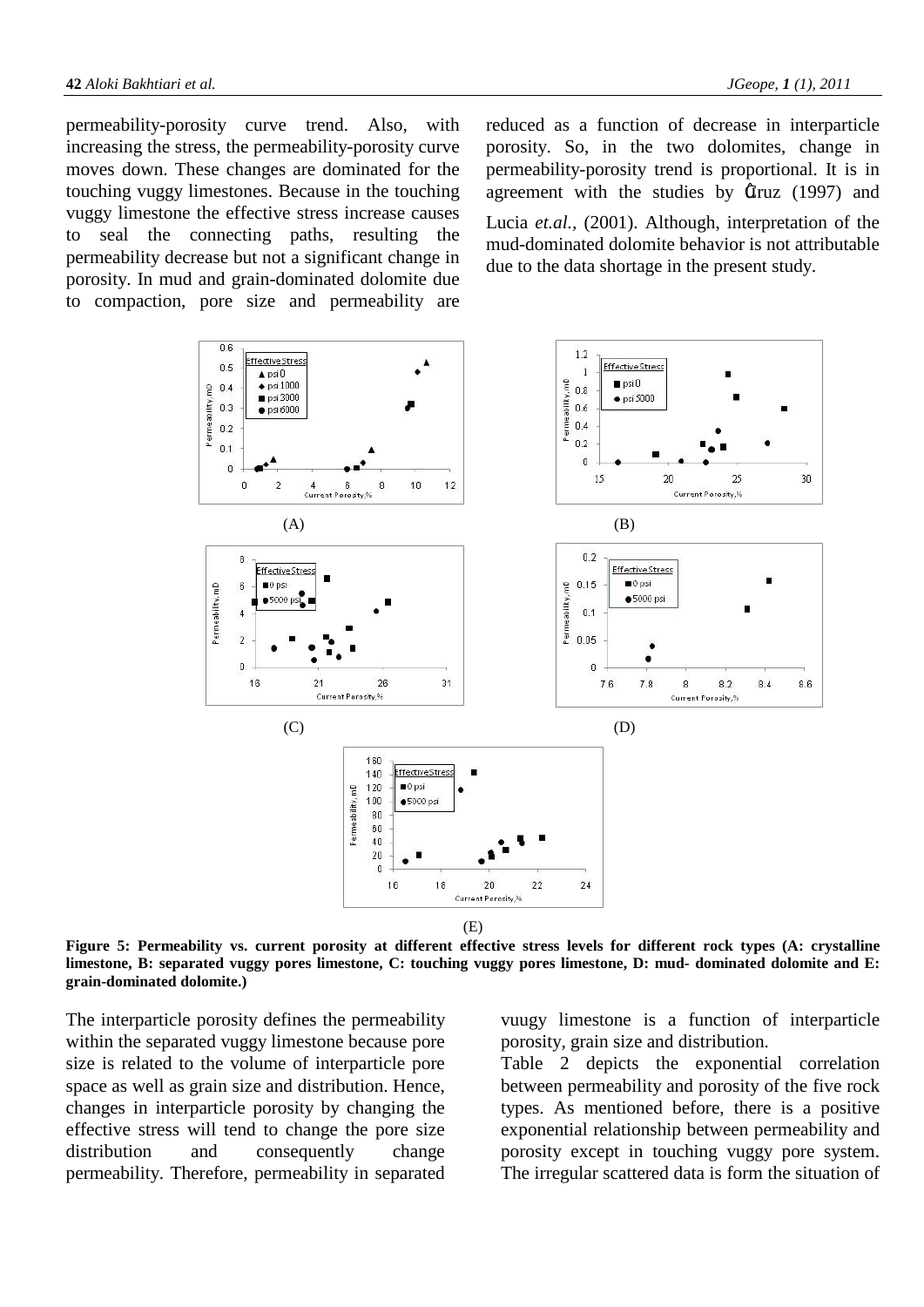the frequency of connecting paths in the touching vuggy limestone samples. Because the relationship between the frequency of open connecting paths is variable in the samples, permeability and porosity could not correlated in this rock type. These equations may be useful to predict the permeability within the in-situ reservoir conditions. As it can be seen from [Figure 6](#page-6-1) increasing the effective stress leads to decrease the permeability-porosity curve at low porosity. But at higher porosity values, increasing the effective stress leads to increase the permeability-porosity curve.

<span id="page-6-0"></span>**Table 2: Relationship between permeability and porosity at two stress levels (A: crystalline limestone, B: separated** 

**vuggy pores limestone, C: touching vuggy pores limestone, D: mud- dominated dolomite and E: graindominated dolomite.)**

| Stress (psi)<br>Rock Type | 0                                          | 5000                          |  |  |  |
|---------------------------|--------------------------------------------|-------------------------------|--|--|--|
| A                         | $k = 0.0244$ exp $(0.2566 \varphi)$        | $k = 0.00064$ erp $(0.4419p)$ |  |  |  |
| B                         | k – 0.0014exp (0.2296c))                   | k = 7 x 10 "exp(0.5766.0))    |  |  |  |
| C                         | Irregular scattered data.                  |                               |  |  |  |
| D                         | It is not interpretable due data shortage. |                               |  |  |  |
| E                         | d = 7.9923exp (0.0790.0))                  | k = 1.3725exp(0.15760))       |  |  |  |



<span id="page-6-1"></span>**Figure 6: Exponential correlation between permeability and porosity (A: crystalline limestone, B: separated vuggy pores limestone, and E: grain-dominated dolomite.)**

[Figure 7](#page-7-0) shows permeability fraction,  $k/k_0$ , (where k is current permeability and  $k_0$  is initial permeability) versus effective stress at different initial porosities for different rock types. As it is clear, the permeability decreases smoothly and becomes almost constant above higher stress values. It means that, with increasing effective stress, permeability for all rock types decreases. Furthermore, in all rock types excluding category C, with increasing initial porosity, permeability increases at a same effective stress. In the touching vuggy pores limestone there is not any regular trend to discuss, and it is related to the frequency of connecting paths between pores. Still, due to lack of data in category D, the mud-dominated dolomite, it needs more experiments to obtain a better discussion.

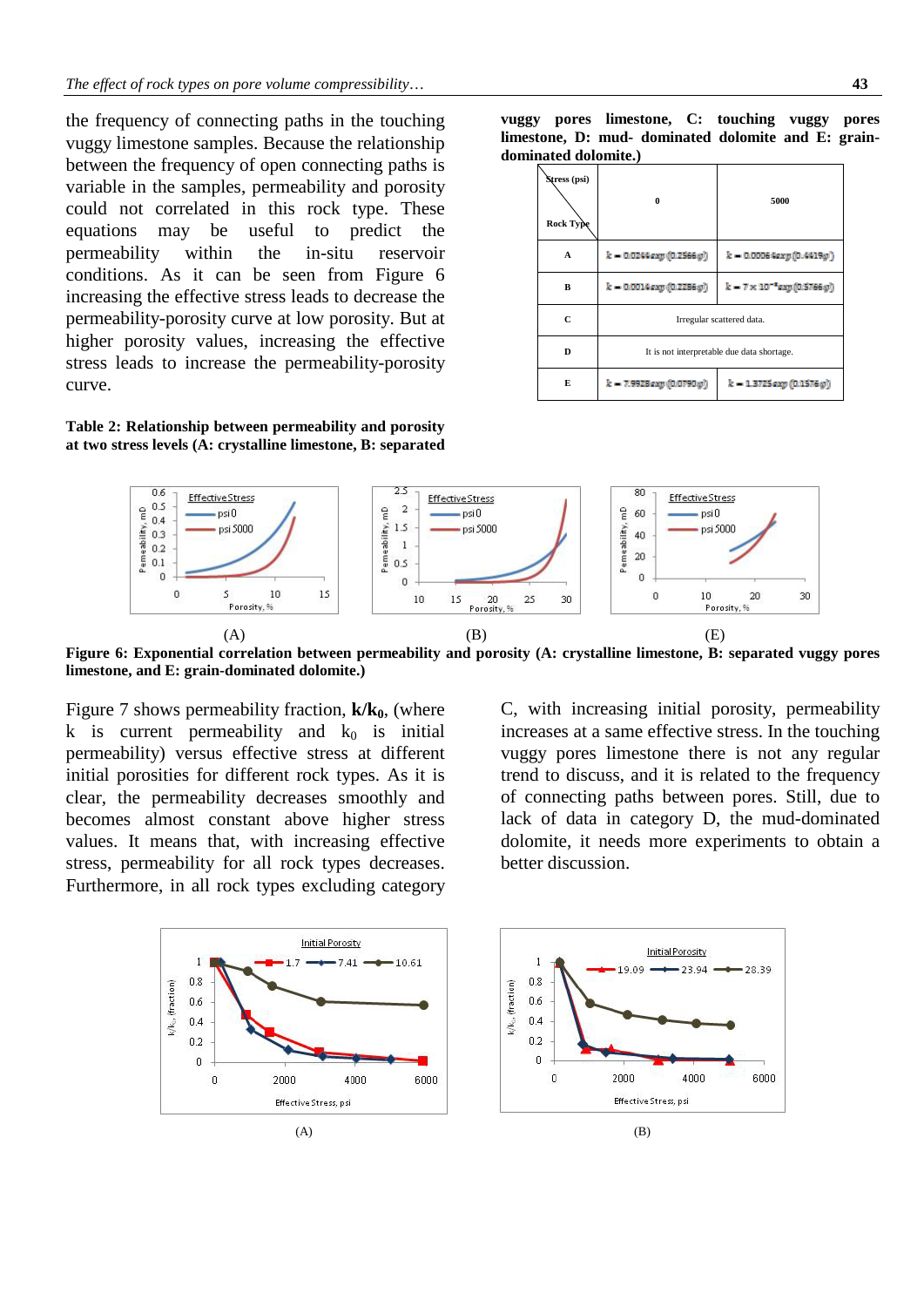

<span id="page-7-0"></span>Figure 7: Permeability fraction (k/k<sub>0</sub>) vs. effective stress at different initial porosity for different rock types (A: crystalline **limestone, B: separated vuggy pores limestone, C: touching vuggy pores limestone, D: mud- dominated dolomite and E: grain-dominated dolomite.)**

#### **Conclusion**

The relationship between rock types and pore volume compressibility characteristics, permeability-porosity and permeability-stress relationships is discussed in this research. The porosity measurements were done by Helium injection into the core plugs and also Klinkenberg permeability was determined at some stress levels, simultaneously. As this paper paid for the importance of rock type on these characteristics, initially we grouped the core samples in five categories based on rock types. Later, the results were presented for different rock types, separately. The proposed relationship in Eq. [\(1\)](#page-1-0) shows an excellent correlation with experimental data. It is obvious that increasing effective stress decreases pore volume compressibility. We found that, there is a strong negative linear correlation between each pair of initial porosity and coefficient  $\equiv$  in the crystalline and separated vuggy pores limestones. It means that, in the crystalline and separated vuggy pores limestones; the initial porosity data have a negative linear relationship with the  $coefficient$  a data. But there isn't such a relationship for touching vuggy pores limestones. Although in touching vuggy pores limestones; one couldn't see any linear relationship between the data pairs of the initial porosity and the coefficient . However some negative correlation could be seen. Also, there was no evidence of any obvious linear correlation between the initial porosity and the other coefficients;  $\mathbf{C}_{\text{pe}}^{\text{m}}$  and **b**.

There is a positive exponential relationship between permeability and porosity. As in the touching vuggy limestone the effective stress increase causes to seal the connecting paths, the changes in permeability-porosity curve with effective stress was dominant. In the mud and grain-dominated dolomite due to compaction the pore size and permeability are reduced as a function of decrease in interparticle porosity. In the touching vuggy limestone samples, the irregular scattered permeability- porosity data results from the frequency of connecting paths. Increasing the effective stress causes to decrease the permeability-porosity curve at low porosity and in higher values of porosity it tends to increase [\(Figure 6\)](#page-6-1).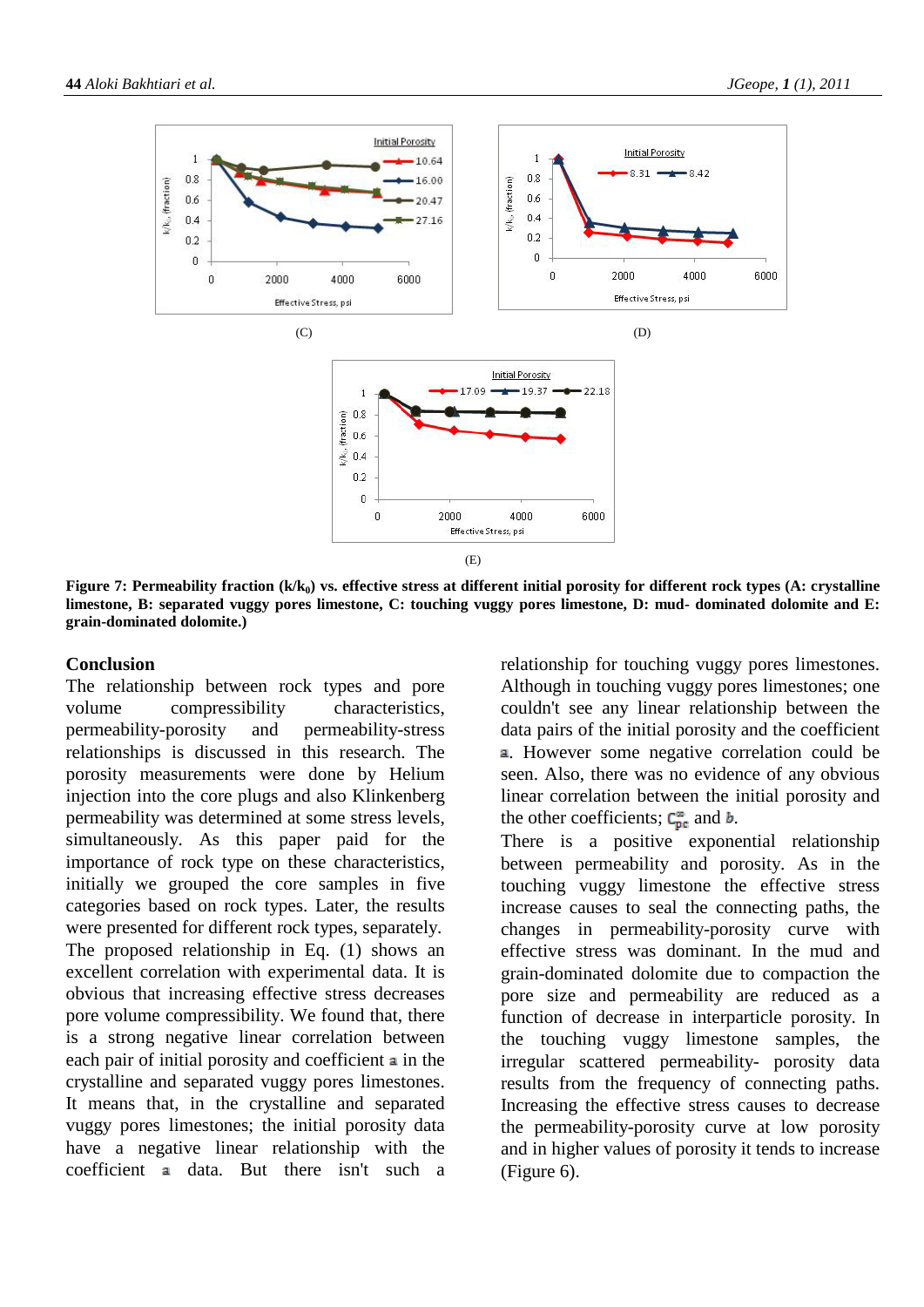In all rock types, excluding touching vuggy pores limestone, increasing the initial porosity causes to increase the permeability at the same effective stress value. In the touching vuggy pores limestone there wasn't any regular trend to discus, which is related to the frequency of connecting paths between pores. Also, due to lack of data in the mud-dominated dolomites, more experiments are needed to discuss.

## **Acknowledgements**

The authors would like to gratefully acknowledge core lab engineers and technicians of Research Institute of Petroleum Industry, RIPI, for preparing experimental data.

# **References**

- Biot, M. A., 1941. General theory of three-dimensional consolidation. Journal of Applied Physics, 12, 155– 164.
- Biot, M. A., Willis, D.G., 1957. The elastic coefficients of the theory of consolidation. Journal of Applied Mechanics, 24, 594–601.
- Cruz W.M., 1997. Study of Albian carbonate analogs: Cedar Park Quarry, Texas, USA, and Santos Basin Reservoir, Southeast Offshore of Brazil. Unpubl PhD thesis, The University of Texas at Austin, Austin, Texas.
- Dong, J.-J., J.-Y. Hsu, Wen-Jie Wu, Shimamoto, T., Hung, J.H., Yeh, E.C., Wu, Y.H., Sone, H., 2010. Stress-dependence of the permeability and porosity of sandstone and shale from TCDP Hole-A. Int. J. Rock Mech. Min. Sci. 47(7), 1141-1157.
- Fatt, I., 1958. Pore Volume compressibilities of sandstone reservoir rocks. Petroleum Transactions, AIME.
- Geertsma, J. 1957. The effect of fluid pressure decline on volumetric changes of porous rocks. Petroleum Transactions, AIME 210, 331-340.
- Ghabezloo, S., J. Sulem, Gue´don, S., Franc-ois, M., 2009. Effective stress law for the permeability of a limestone. Int. J. Rock Mech. Min. Sci. 46(2), 297-306.
- Hall, H. N., 1953. Compressibility of reservoir rocks. Petroleum Transactions, AlME, 198, 309-311.
- Han, G., Dusseault, M. B., 2003. Description of fluid flow around a wellbore with stress-dependent porosity and permeability. J. of Pet. Sci. Eng. 40(1-2), 1-16.
- Iscan, A.G., Kök, M.V., Bagc, A.S., 2006. Estimation of permeability and rock mechanical properties of limestone reservoir rocks under stress conditions by strain gauge. J. . Pet. Sci. Eng. 53(1-2), 13-24.
- Jalalh, A., 2006. Compressibility of porous rocks: Part I. Measurements of Hungarian reservoir rock sample. Acta Geophysica, 54(3), 319-332.
- Kreher, W., Schöpf, H.G., 1973. Effective elastic-plastic compressibility of porous bodies. Int. J. Solids Structures, 9(11), 1331-1348.
- Liu, H.-H., Rutqvist, J., Berryman, J.G. 2009. On the relationship between stress and elastic strain for porous and fractured rock. Int. J. Rock Mech. Min. Sci., 46(2), 289-296.
- Lucia, F.J., Jennings, J.W., Meyer, F.O., Rahnis, M., 2001. Permeability and rock fabrics from wireline logs, Arab-D reservoir, Ghawar Field, Saudi Arabia. GeoArabia, 6(4), 619–646.
- Lucia, F.J. 2007. Carbonate ceservoir characterization, an integrated approach. 2nd Ed., Springer.
- Luo, R., Feng, H., 2009. Deformation Characteristics of Low Permeability Rocks under Confining Pressure. Flow in Porous Media-International Forum on Porous Flow and Applications. Wuhan City, CHINA, 21- 26.
- Medina, C. R., J. A. Rupp, Barnes, D.A., 2011. Effects of reduction in porosity and permeability with depth on storage capacity and injectivity in deep saline aquifers: A case study from the Mount Simon Sandstone aquifer. Int. J. Greenhouse Gas Control, 5(1), 146-156.
- Newman, G.H., 1973. Pore-volume compressibility of consolidates, friable, and unconsolidated reservoir rocks under hydrostatic loading. Journal of Petroleum Technology 25(2), 129-134.
- Rhett, D.W., Teufel, L.W., 1992. Effect of Reservoir Stress Path on Compressibility and Permeability of Sandstones. SPE 24756, presented at 67th Annual Technical Conference and Exhibition of the Society of